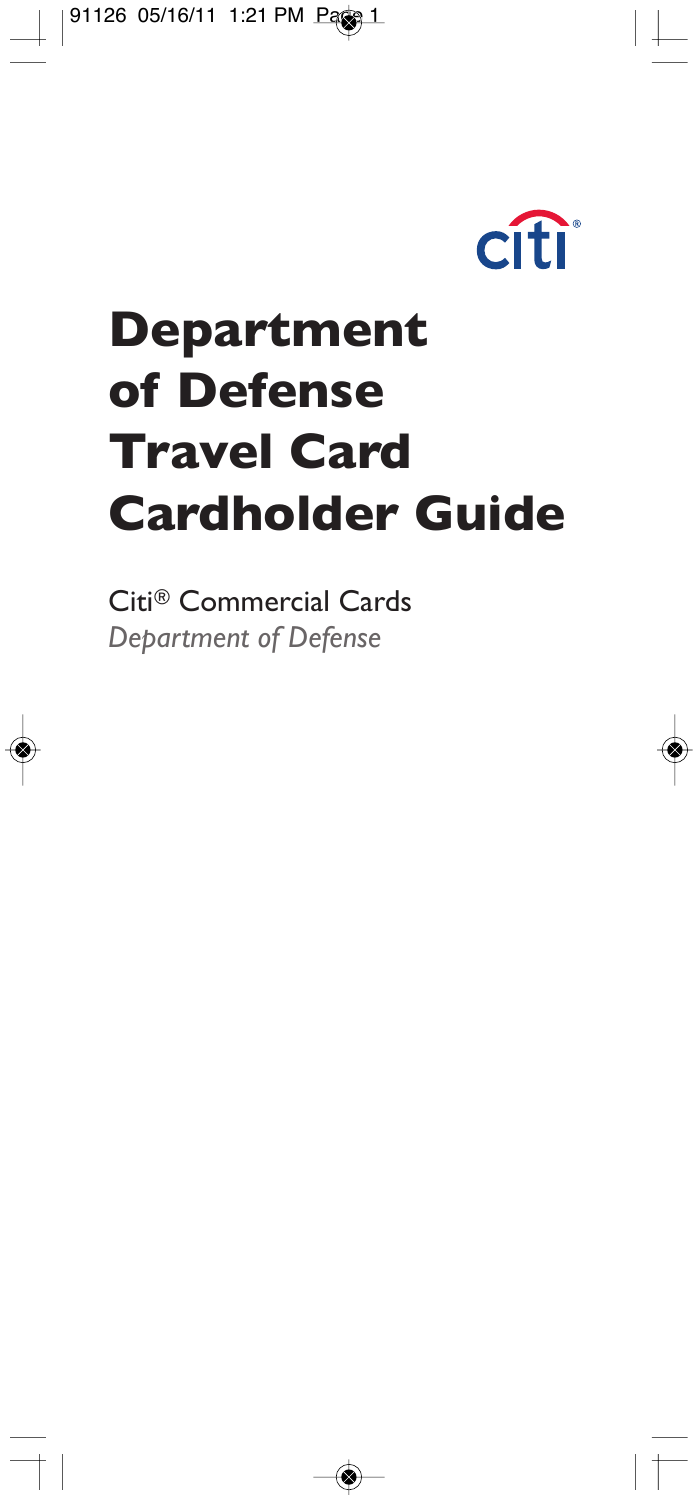# **Index**

 $\overline{\phantom{a}}$ 

| Verifying Receipt of Your Card  5      |  |
|----------------------------------------|--|
| Reporting Lost or Stolen Cards  5      |  |
| Ordering Replacement Cards  5          |  |
|                                        |  |
|                                        |  |
|                                        |  |
|                                        |  |
| Resolving Transaction Disputes  11     |  |
| Suspension/Cancellation Procedures  12 |  |

 $\overline{\bullet}$ 

 $\top$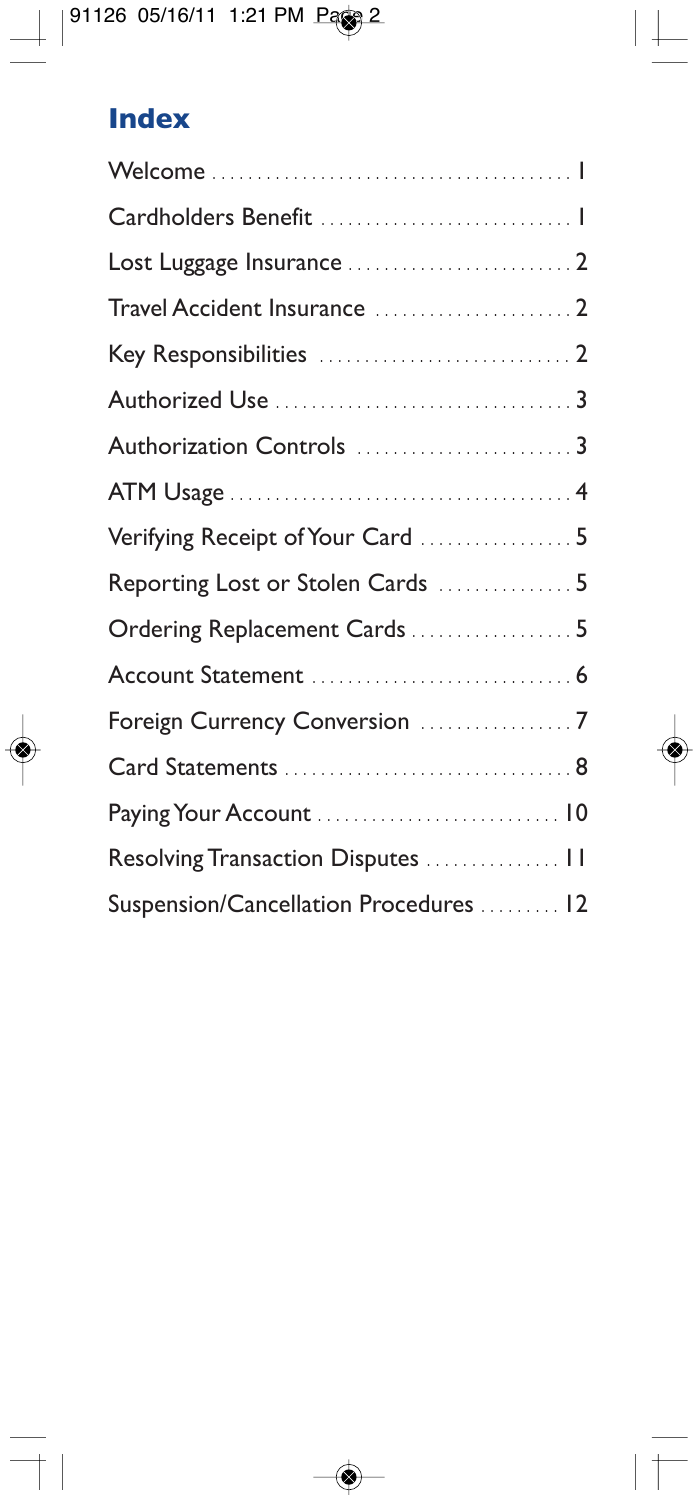# **Welcome to the Citi® Department of Defense Travel Card Program**

Official Department of Defense travel has just become easier with the Citi*®* Department of Defense (DoD) Travel Card.

Since 1812, Citi has been serving customers with innovative banking and financial solutions. In the credit card industry, Citi has set the standard for the world.

We have combined our vast experience in worldwide travel card management and unparalleled technological expertise to develop a flexible and convenient purchasing and payment tool. Your Citi DoD Travel Card makes it easy for you to purchase travel and travel-related services, reduces the need to carry cash and assists you with record keeping.

## **Cardholders benefit from:**

Worldwide acceptance.

The Citi DoD Travel Card is accepted at up to 30 million locations worldwide.

Exceptional dedicated customer services, wherever you are.

Our Customer Service Center is committed to satisfying the needs of all Citi DoD Travel Cardholders. Inside the U.S., simply call us toll-free at 1-800-200-7056, 24 hours a day, seven days a week, every day of the year. Outside the U.S., call collect at 757-852-9076.

We are here to answer your questions and provide the assistance you need.

This guide presents basic procedures and rules for card usage. Should you have questions that are not answered in this guide, contact your Agency Program Coordinator (APC) or Citi Customer Service Center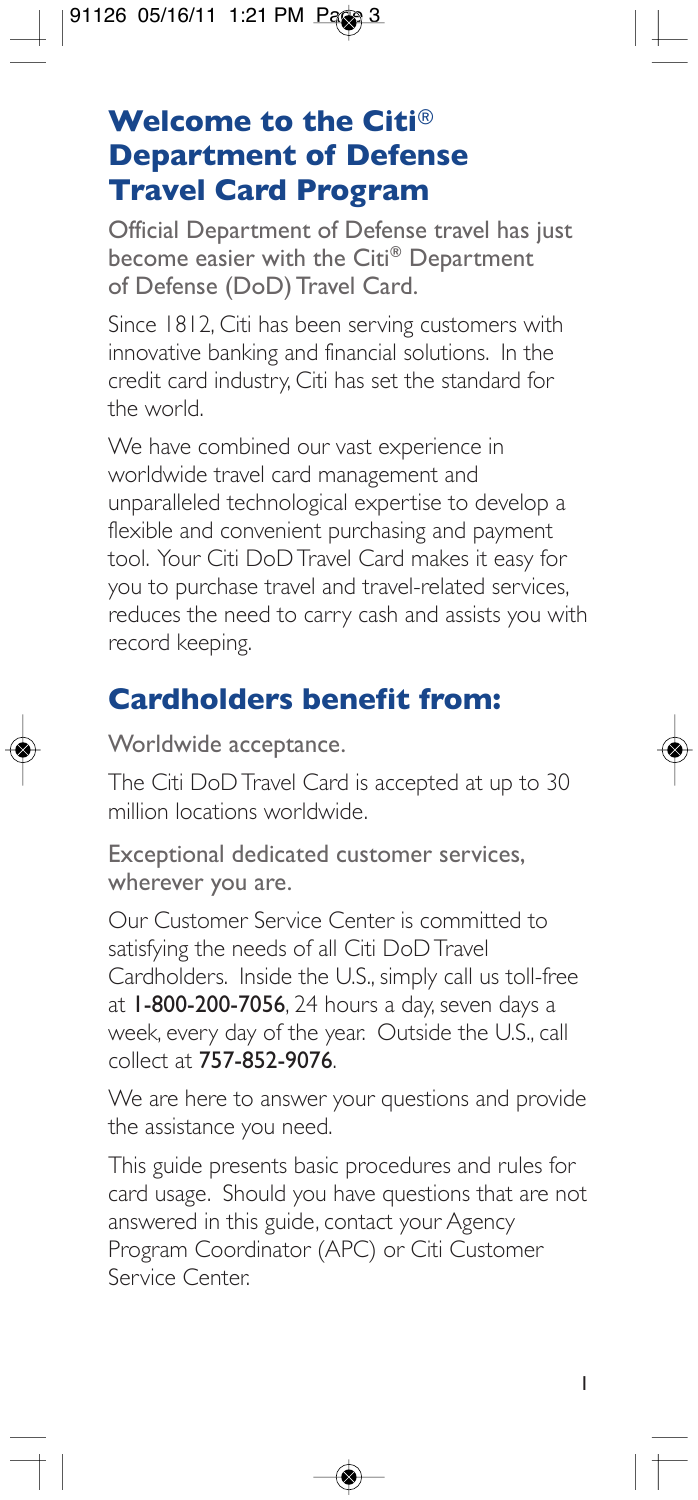## **Lost Luggage Insurance**

As a Cardholder, you will receive coverage for permanently lost, stolen or damaged articles when the carrier fare is charged to your Citi DoD Travel Card. This coverage will be secondary to the Common Carrier's liability and only for the amount not covered by them. For general information regarding individually billed accounts, call toll-free 1-800-586-8458. If calling from outside the U.S., call collect at 804-673-1673. For centrally billed accounts, please call 1-800-200-7056. If you are outside of the U.S., call Citi collect at 757-852-9076.

#### **Travel Accident Insurance**

In addition, as a Cardholder, you are insured against accidental loss of life, limb, sight, speech or hearing while riding as a passenger in, entering or exiting any licensed common carrier, provided the entire cost of the passenger fare(s), less redeemable certificates, vouchers or coupons, has been charged to your Citi DoD Travel Card. For more information regarding this policy or to file a claim, call toll-free at 1-800-418-1515.

# **KeyResponsibilities**

As a Cardholder, you have a number of responsibilities. It is important to understand these responsibilities.

- You are responsible for understanding the DoD's policies and procedures regarding the definition of official DoD travel and the definition of authorized purchases as they relate to official DoD travel.
- You are responsible for keeping your account information, such as addresses and phone numbers, up to date.
- You are responsible for using the Citi DoD Travel Card only for purchases that comply with these policies.
- **If you have an Individually Billed Account, you** are personally responsible for paying all charges and fees and reconciling your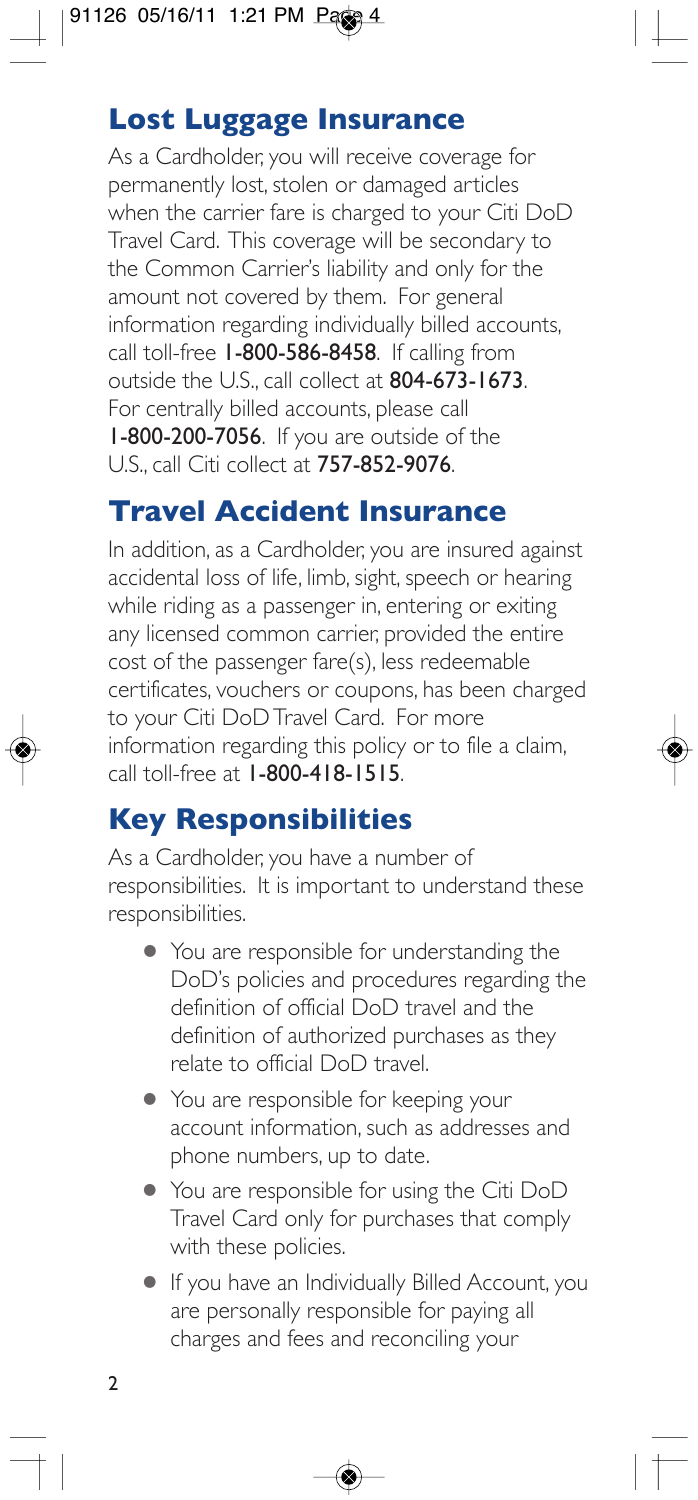account. You will receive an Account Statement after the close of each billing cycle; it must be paid in full by the due date. You are also responsible for complying with the terms and conditions of the *Travel Card Cardholder Account Agreement* thatyou received with your Citi DoD Travel Card.

If you have a Centrally Billed Account, the DoD is responsible for payment of charges for official travel-related products and services as specified in its policy.

# **Authorized Use**

Your card has been embossed with your name on it. It is for your use only. No other member of your family, office or the DoD is authorized to use it.

In addition, your card can be used only for official DoD travel and travel-related expenses while away from your official station/duty station. These include the following:

- Air and RailTickets
- Transportation Services
- Lodging
- Automobile Rental
- Food Service Establishments
- Fuel
- ATM Access, if authorized

### **Authorization Controls**

Authorization controls provide the DoD with the ability to control how and where you use your card. Your card may have the following controls:

**Standard vs. Restricted Accounts: The** travel card program for the DoD has assigned limits based on travel needs. These limits are authorized based on the type of card you are assigned. There are two card types available to DoD Cardholders: standard and restricted cards. Standard and restricted cards are established by the DoD to set your spending limits. Standard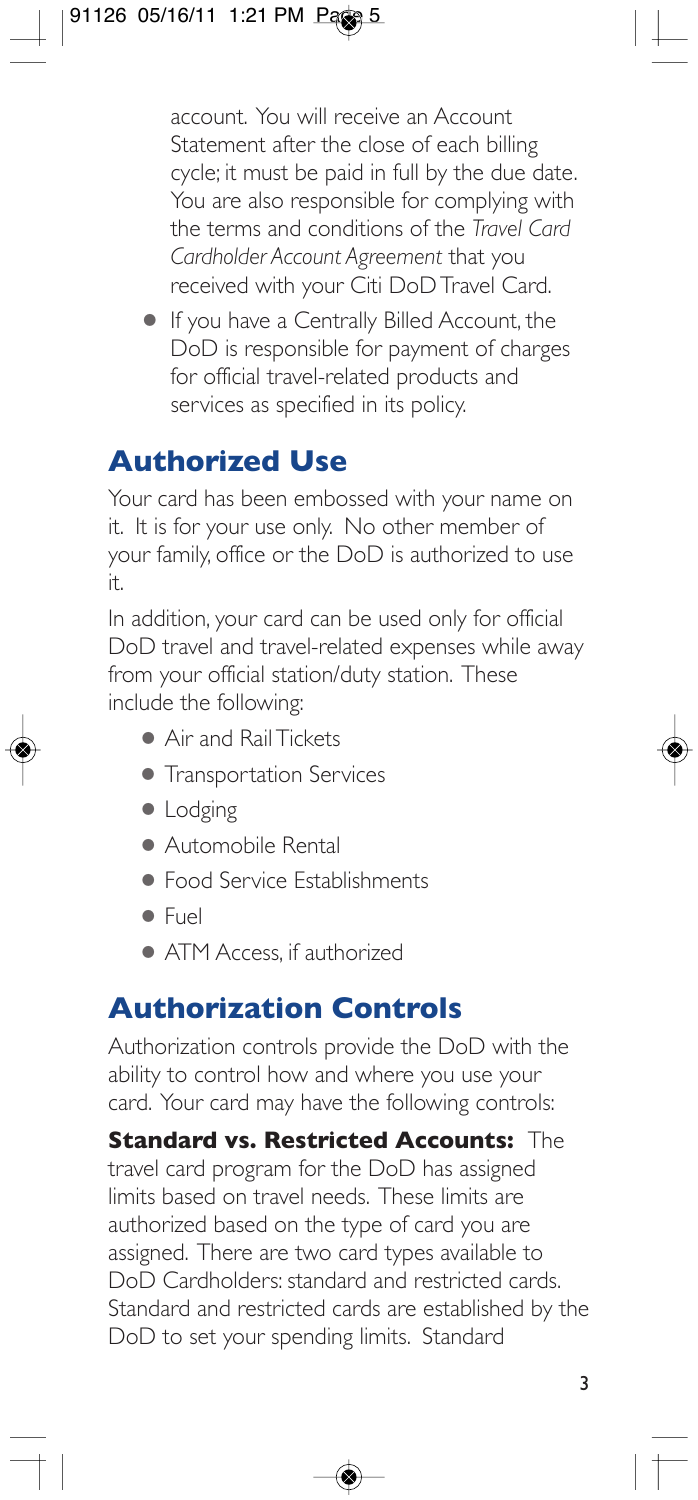accounts have higher credit limits than restricted accounts. Limits may be set or changed by the DoD at any time.

**Per transaction dollar limit:** The amount you are authorized to spend on a single purchase. A purchase may consist of a single item or the total value of all items you purchase at one time.

**Daily transaction limit:** The number of transactions that can be authorized during any given day.

**Card usage by Merchant Category Code (MCC):** A code assigned to a group of merchants offering similar products and services. You may be restricted from using your card at certain types of merchant establishments and to specific dollar limits.

**Restrictions on ATM transactions: Limits** on the number of and dollar amount of transactions may be restricted.

*Consult your APC to learn more about these controls.*

# **ATM Usage**

Using your Citi DoD Travel Card for cash access at ATMs, if you are authorized to do so, is another important convenience of the card.

Whenever you need cash for official business, you may go to any ATM displaying the CIRRUS® or Visa® logo. You may also use your card at ATMs in all Citi branch locations. Using your card at non-Citi ATMs, however, may result in an access surcharge. If you use your card in this manner, be sure to record the amount of the surcharge and identify the surcharge in your reimbursement request.

To locate an ATM in a particular area, consult the Visa® Web site at **www.visa.com**. Or, you may call I-800-CITI-ATM or check the Citi Web site at www.citibank.com.

To use your card at an ATM, you will need a Personal Identification Number (PIN). To customize your PIN, please call the customer service number on the back of your card and follow the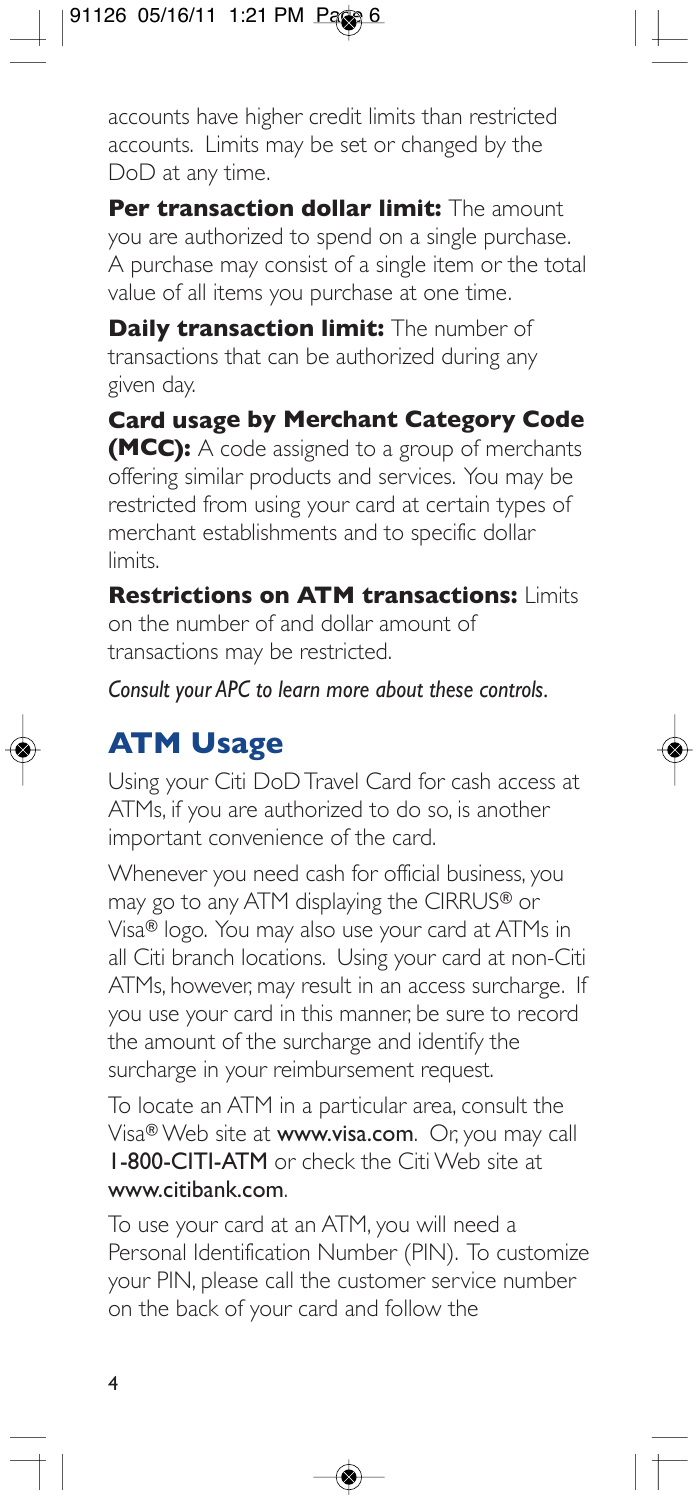instructions in the Voice Response Unit (VRU).

# **Verifying Receipt of Your Card**

You will receive an inactive card (i.e. a card not yet ready for use) which is indicated by the sticker on the card.

We request that you verify receipt of this card as soon as you receive it. Simply call the telephone number or go to the website on the sticker when you receive the card and follow the instructions. Once this process is completed, your card is verified.

# **Reporting Lost or Stolen Cards**

Should you lose your card, realize that it has been stolen or notice a fraudulent charge on your Account Statement, notify your APC and Citi immediately. To reach the Citi Customer Service Center, call 1-800-200-7056, 24 hours a day, seven days a week, every day of the year. If you are outside of the U.S., call Citi collect at 757-852-9076.

After you report a lost or stolen card, Citi will send you a letter. Follow the instructions in that letter.

Cards that have been reported lost or stolen are blocked immediately from usage. If unauthorized transactions appear on your Account Statement, you should contact the Citi Customer Service Center.

# **Ordering Replacement Cards**

If your card becomes worn out, damaged or defective in any way, contact the Citi Customer Service Center to request a replacement card. In the U.S., please call 1-800-200-7056. Outside the U.S., call Citi collect at  $757-852-9076$ .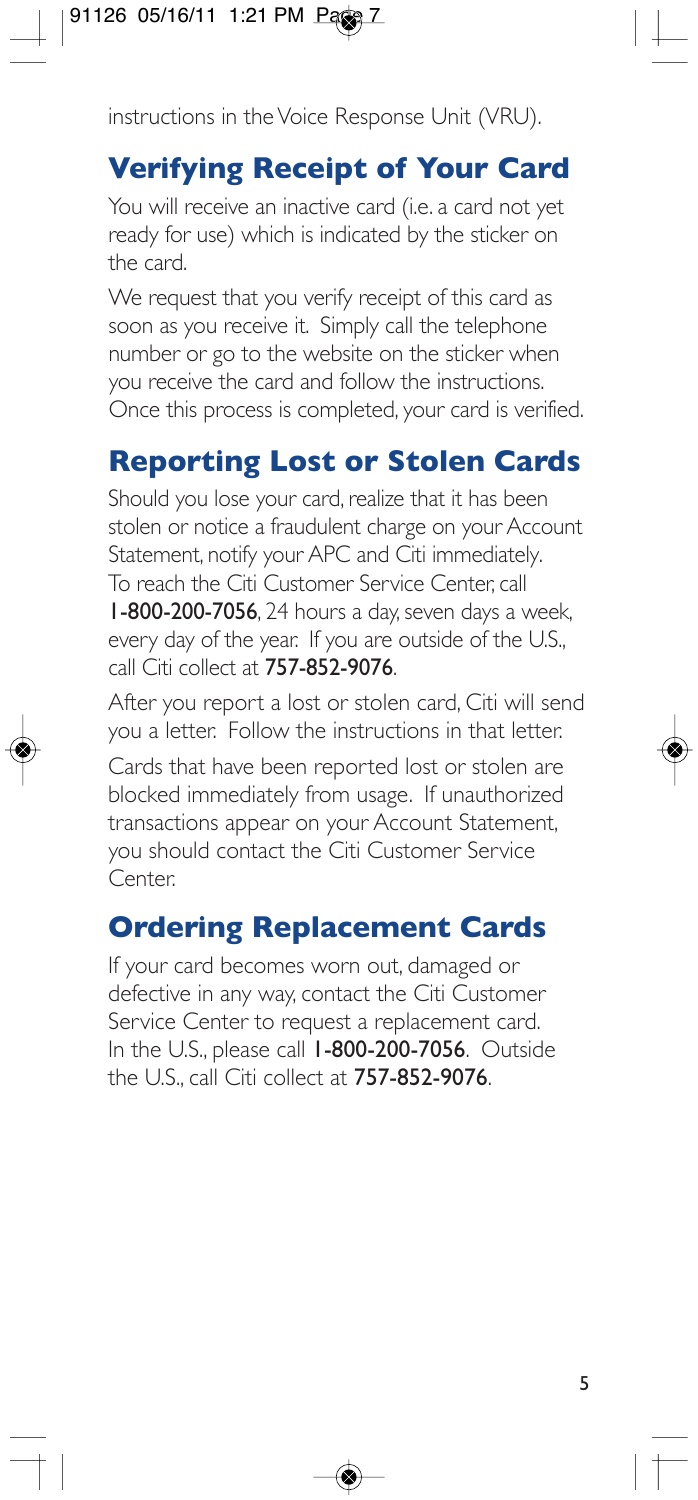## **Account Statement**

If you have an Individually Billed Account, a paper statement will be mailed or an electronic Account Statement will be available within five business days of the end of each billing cycle. The Account Statement will show all transactions that were posted during the billing cycle. You are required to review the statement to verify that you made all the charges and that they are correct. You must pay the full amount by the due date shown on the statement.

If you have a Centrally Billed Account, you will receive an Account Statement for use in verifying your charges. The Account Statement is for your reference and is not an invoice.

A sample Account Statement is shown on the opposite page. It is important to familiarize yourself with its details.

The Account Statement includes:

- **A**. Invoice Date
- **B.** Cardholder's Name and Address
- **C**. Amount Due in total dollars
- **D**. Citi Customer Service Center toll-free and collect telephone numbers
- **E**. Citi Customer Service Center address
- **F**. Foreign Conversion Rate (if applicable)

\*Information about transaction disputes is shown on the reverse side of the statement.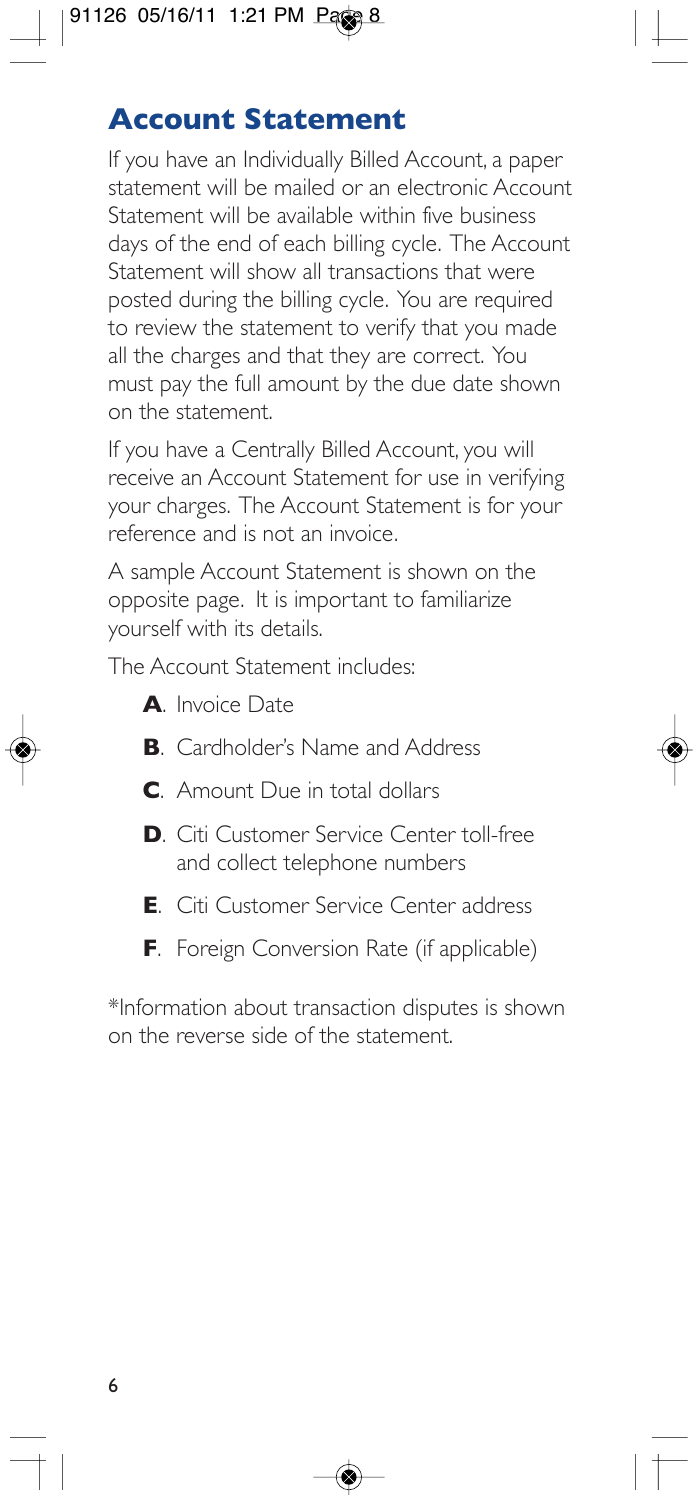|                                                                                  |                                                                          | reviserve.<br>\$4,891.00                                         | <b>Turar Amount Due</b><br>FOR 10UR RECORDS - NOT AN INVOCE |                                                          |                                                          |                                         |  |
|----------------------------------------------------------------------------------|--------------------------------------------------------------------------|------------------------------------------------------------------|-------------------------------------------------------------|----------------------------------------------------------|----------------------------------------------------------|-----------------------------------------|--|
| <b>MARINE ATTY COM</b>                                                           |                                                                          |                                                                  |                                                             |                                                          |                                                          |                                         |  |
| TRAINING CARDINALOGS<br>TRAINING COMPANY  <br>TRAINING LE BASS AUTO              |                                                                          |                                                                  |                                                             | CITILIANE<br>FUD BOX 6014<br>THE LAFES REVACA<br>FRIDANS |                                                          |                                         |  |
| <b>CITIBANK TRAVEL CARD</b>                                                      |                                                                          |                                                                  |                                                             |                                                          |                                                          |                                         |  |
| Persons<br><b>OVER</b><br><b>BANKER</b>                                          |                                                                          | A'me<br>384<br><b>Crarges</b><br>EWENCH<br><b>Deat Und</b>       |                                                             | Loser                                                    | <b>Statement Date</b>                                    |                                         |  |
| \$6.00                                                                           | 81.00                                                                    | \$4,001.02                                                       | 84.071.02<br>885,509.00                                     |                                                          |                                                          |                                         |  |
| FOR CUSTOMER SERVICE CALL OR WRITE 1-803-249-4555 P.O. BOX 4125 EIGUX FALL 6. 60 |                                                                          |                                                                  |                                                             | 57117                                                    |                                                          |                                         |  |
| <b>BEND DAYMENTS TO: CITIBANK</b>                                                |                                                                          | <b>P.O. BOX DETS</b><br>Cash Ashamir Link*                       | THE LAKES, REVADA BOSH-ASTE                                 | Audube Dealtone                                          | Available Cash Line**                                    |                                         |  |
| 6058-0377-7772-7768                                                              |                                                                          |                                                                  |                                                             | <b>BALTIMAT</b>                                          |                                                          |                                         |  |
| 繧<br>Cam-                                                                        | <b>Returnate Is more</b>                                                 | Thirt of Activity                                                |                                                             |                                                          |                                                          | Atturt                                  |  |
| 1607<br>6642<br><b>I/GID</b><br>1,447<br>100306<br>13 34 06                      | 1004071344713444707<br>12040071224447123464712<br>IDDAMATEDAAAFTESAAATIO | <b><i>ORADLE USA WE</i></b><br>TELED OWNING ABOUT<br>CAS MENTCER |                                                             | HOSHALL<br>HOUSTON<br><b>MOUSTON</b>                     | $\alpha$<br>$\overline{\tau}$<br>$\overline{\mathbf{u}}$ | 44,044,04<br>81,817,53<br><b>BAK.00</b> |  |
|                                                                                  |                                                                          |                                                                  |                                                             |                                                          |                                                          |                                         |  |
|                                                                                  |                                                                          |                                                                  |                                                             |                                                          |                                                          |                                         |  |
|                                                                                  |                                                                          |                                                                  |                                                             | <b>Auctions</b>                                          |                                                          |                                         |  |
| ACCOUNT NUMBER OF<br>CAINMENT PERADD                                             | <b>Askins beaut</b><br>81.84                                             |                                                                  | OHIO<br>85.31                                               | any Advances<br><b>M.801.88</b>                          | Terms & Pleas<br>\$1.00                                  | <b>Hex Dalards</b><br>81,881.61         |  |

# **Foreign Currency Conversion**

If you make charges to your Citi DoD Travel Card in a foreign currency, your transaction will be posted and shown on your Account Statement in U.S. dollars. The Bank will pass along all charges assessed by the bankcard associations. The fee will apply as a separate transaction on the billing statement.

◈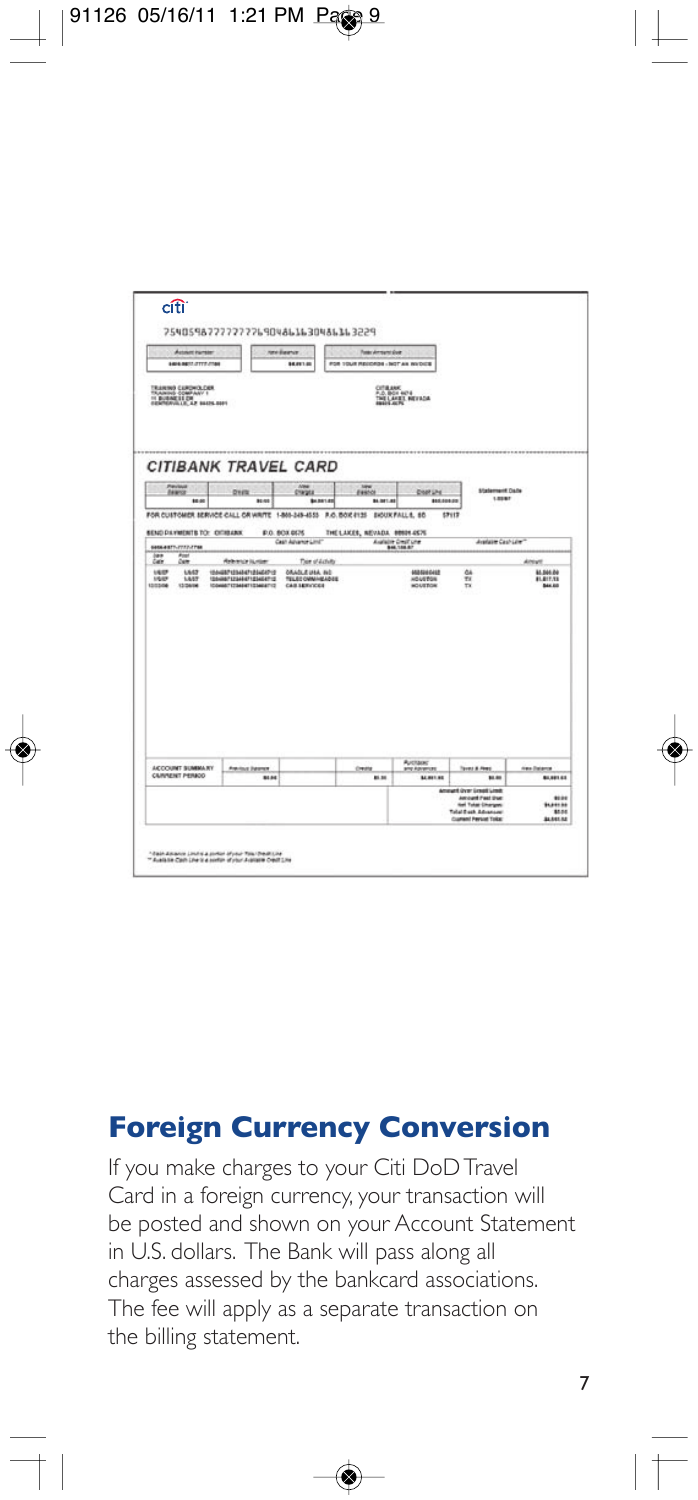## **Card Statements**

With our online statements capability, you can securely access all of the details of your card charges online easily and streamlined for review.

#### **SignUp**

Once you receive your first paper statement in the mail, you will be able to manage your account online through our card statements system. To begin:

**Ⅰ** Click on the "sign up" action.

- **②** Read through and continue past the registration disclaimer.
- **①** Enter your account information as it is supplied in your first paper statement and continue.
- **4** You will be prompted to create a User Name and Password.
	- A. Your user name is not case sensitive (for example, you may type in jdoe01 or IDOE01).
	- **B.** Your password is case sensitive and must be 4 to 9 characters.
		- i. It must contain a mix of alphabetic uppercase, lowercase, and numeric characters.
		- ii. It cannot contain leading or trailing spaces.
		- iii. It cannot contain more than two consecutive, identical characters.
		- iv. Please note that if you decide to change your password, it must be different from any previously used passwords.
	- C. Answer a security question to be used by Customer Service to verify your identity if you become locked out of your account due to numerous failed attempts to log in or if you have forgotten your log in and need the information emailed to you.
- $\Theta$  Answer an additional three of five security questions. These will be used to verify your identity whenever you sign in using your User Name and Password.

◈

8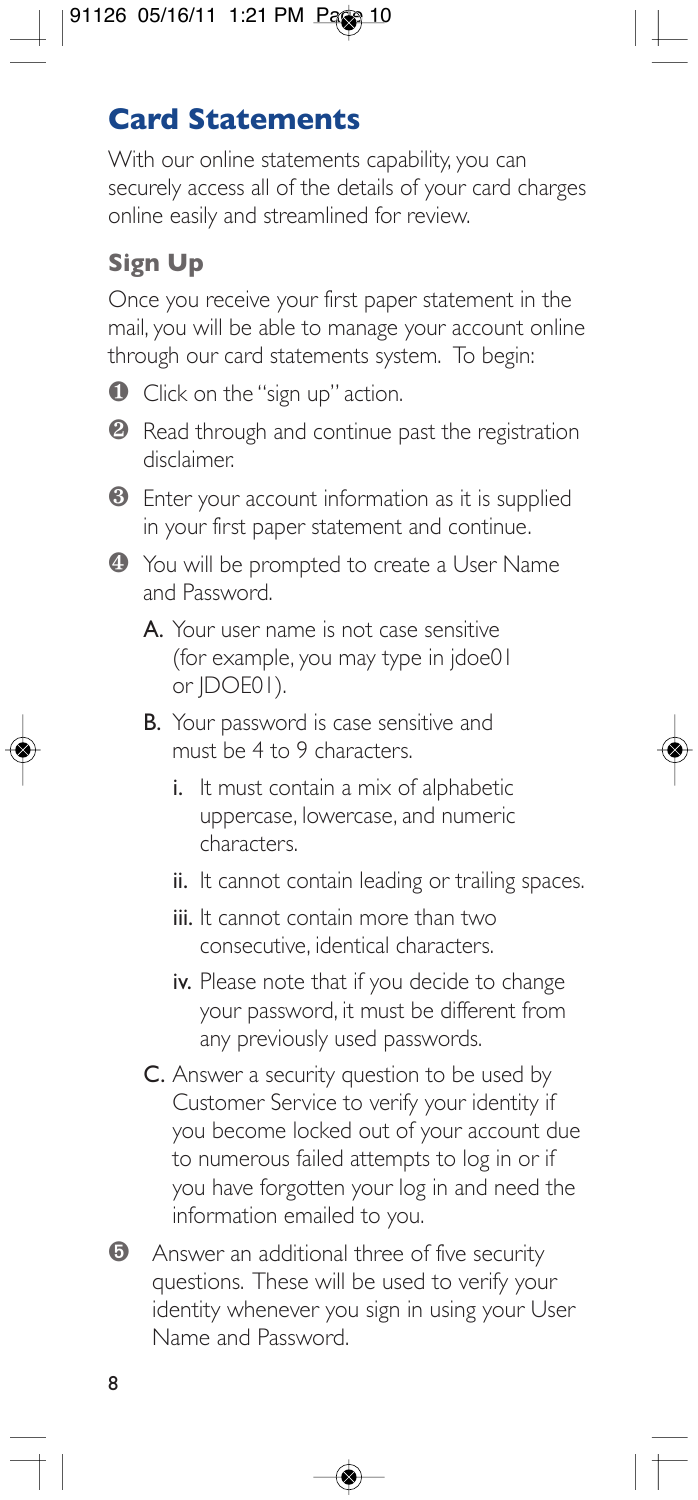#### **Change Profile**

You may change your profile at any time. This includes changing your password, email address, sign-in security questions, and the Customer Service security question.

#### **View / Print Statement**

Your DoD Travel account statements can be viewed by choosing the "Statements" action. You will be able to view past statements (up to 12 cycles) from the date drop-down menu. You may print the statement as you see it by choosing the "Print" action. You also have the option of downloading your statements in PDF format as well as downloading the data elements into Excel or comma-separated value (CSV) format for your records by choosing "Download."

#### **NewTransactions**

You will also be able to view unbilled transactions by choosing the "New Transactions" action. These can be downloaded in Excel and comma-separated value (CSV) format.

#### **Online Payment**

Payment of account balances can also be made for only individual bill/individual liability accounts through our online statement system.

- **◯** Select the "Pay" action on your statement screen.
- <sup>2</sup> You will be prompted to provide your ABA routing number and account number. You can save this account information in order to skip this step in the future.
- **<sup>6</sup>** You will then designate the dollar amount to be paid from that account.
- **4** Simply, click "Pay Electronically" to initiate payment.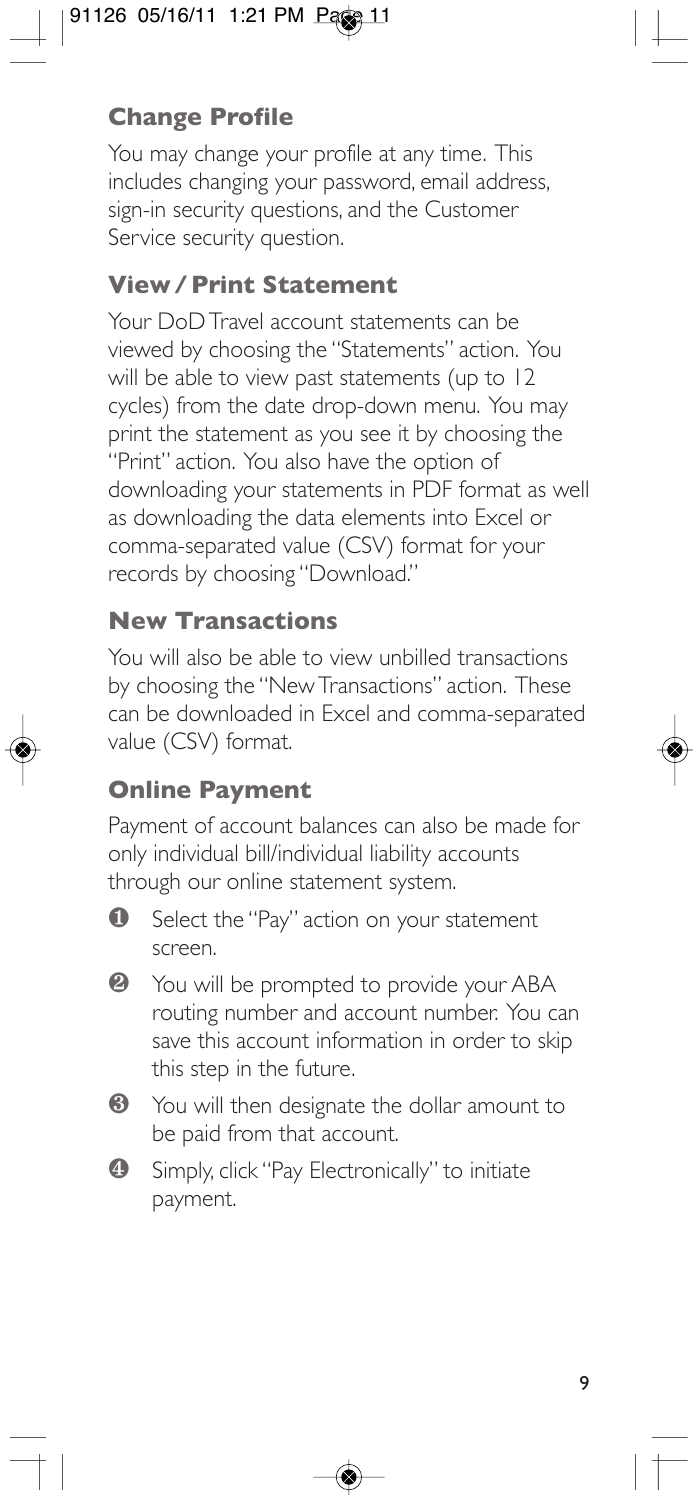# **Paying Your Account**

Citi offers the convenience of four payment methods:

#### **Check payments**

You can mail a check using the payment coupon and window envelope sent with your statement. Citi will post the payment within two business days after it has been received.

#### **Wire payments**

Please contact your financial institution to initiate a wire payment to Citi. Payments made by 1:00 PM ET will post the same business day. If made after 1:00 PM ET, the payment will be posted the following business day.

#### **Payments through your Personal Computer (PC)**

You may use a third-party PC-banking system to pay your account. Because Citi does not control these bill-paying services, payments made this way cannot be guaranteed to post within two business days. Individual bill/individual liability account holders may also pay through the online statements system.

#### **Voice Response Unit (VRU) Payments**

Today, our VRU offers basic account information as well as payment address. You may also speak to a representative to make payment through our Quik Remit system. Developments are currently being made regarding further payment capabilities within the VRU.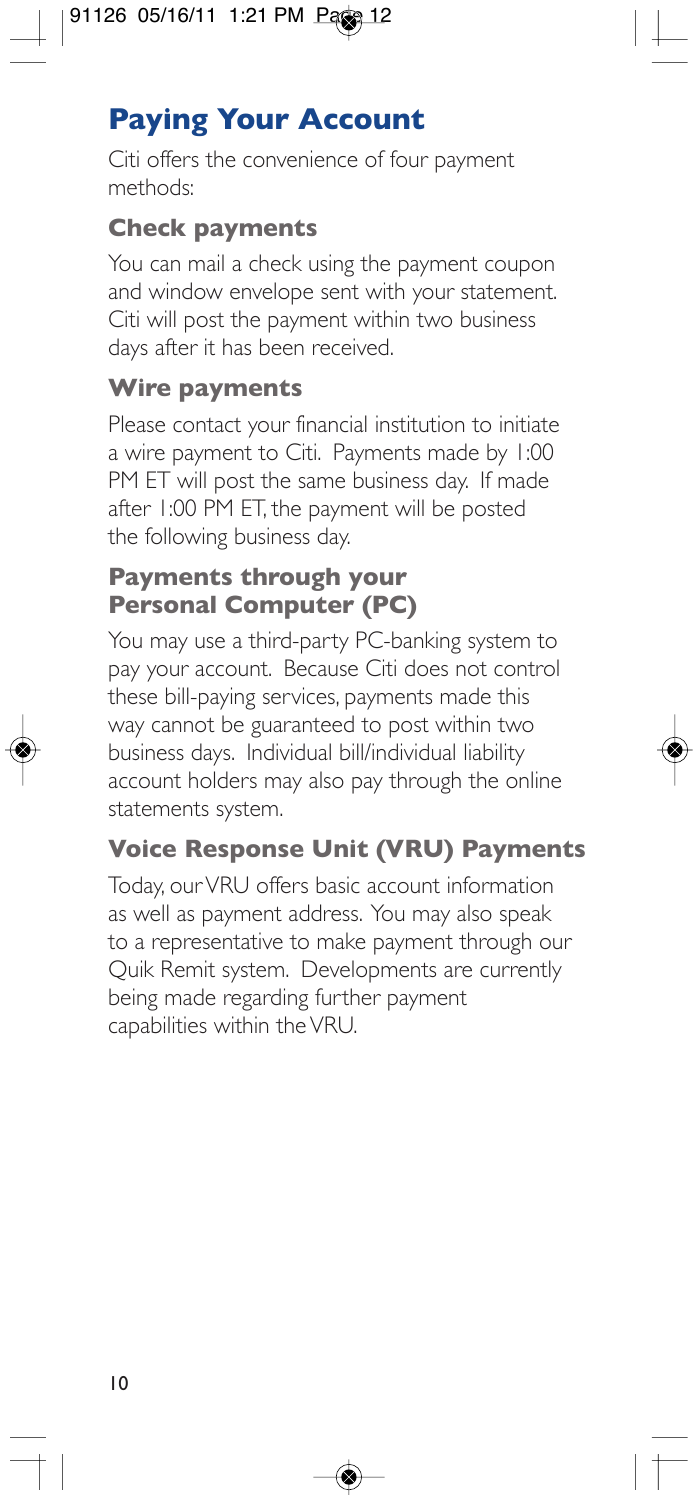## **Resolving Transaction Disputes**

You are responsible for initiating the dispute resolution process if your Account Statement lists charges which are:

- **Unauthorized**
- Incorrect
- $\bullet$  For merchandise that has not been received
- For returned merchandise

You should also initiate the process if your Account Statement incorrectly lists a credit as a charge or if a credit, for which you have been issued a credit slip, is not shown.

To begin the dispute resolution process, completea*Cardholder Dispute Form*.Youcan obtain the form through the Citi Customer Service Center or through your APC.

Please post your form to:

#### Citibank, N.A. PO Box 6408 Sioux Falls, SD 57117

Orfaxto:605-330-9902.

You must return the form to Citi within 60 days of the disputed Account Statement. If you do not submit the form within this time frame, you may be responsible for payment of the charges.

You are not responsible for payment of any disputed amount while Citi is researching the dispute. However, you must still pay the amount of the bill that is not in question.

For more information about resolving disputes, call the Citi Customer Service Center at 1-800-200-7056. Outside the U.S., call collect at 757-852-9076.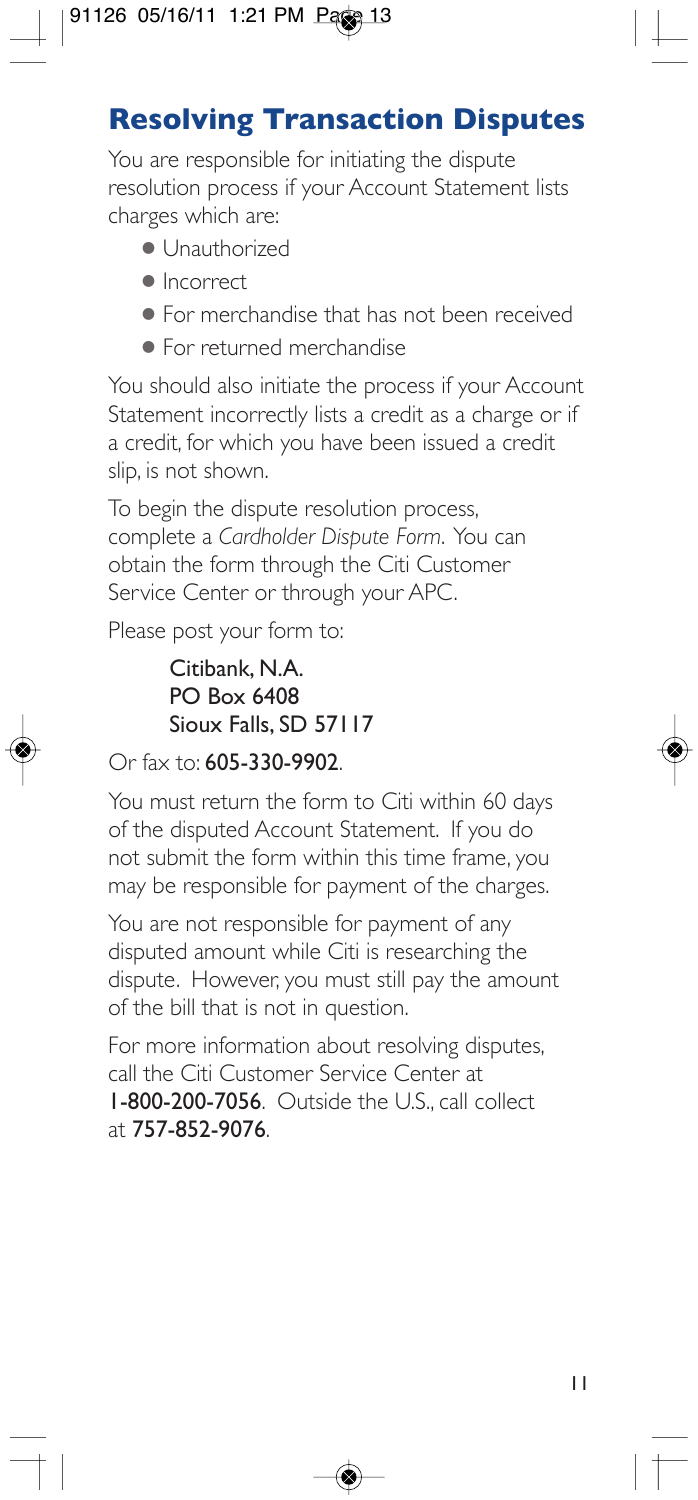## **Suspension / Cancellation Procedures**

Citi may begin the process to suspend your account if it is past due.

Your account will be considered delinquent if payment for the undisputed principal amount has not been received 45 calendar days from the closing date on the billing statement in which the charge appeared. You will receive notification from Citi requesting payment of the undisputed past due amount. If payment has not been received 55 calendar days from the closing date, the DoD and you will be notified that the suspension process will be initiated.

The DoD and you will be notified of a point of contact to assist in resolving the past due account. If payment for the undisputed principal amount has not been received 61 calendar days from the closing date, your account will be suspended, unless otherwise directed by the DoD.

The DoD or the GSA Contracting Officer has the right to suspend your account for any reason. Upon payment of the undisputed principal amount to Citi, your account will be reactivated.

Your card or account may be cancelled if:

- Your card is used for unauthorized purposes and Citi has the DoD's permission.
- Your account is past due for the undisputed amounts 120 calendar days past the closing date and all suspension procedures have been met by Citi.
- Your account has been suspended two times during a 12-month period for undisputed amounts and is again past due.
- Your account has been paid with checks returned by your financial institution for insufficient funds (NSF) two or more times in a 12-month period.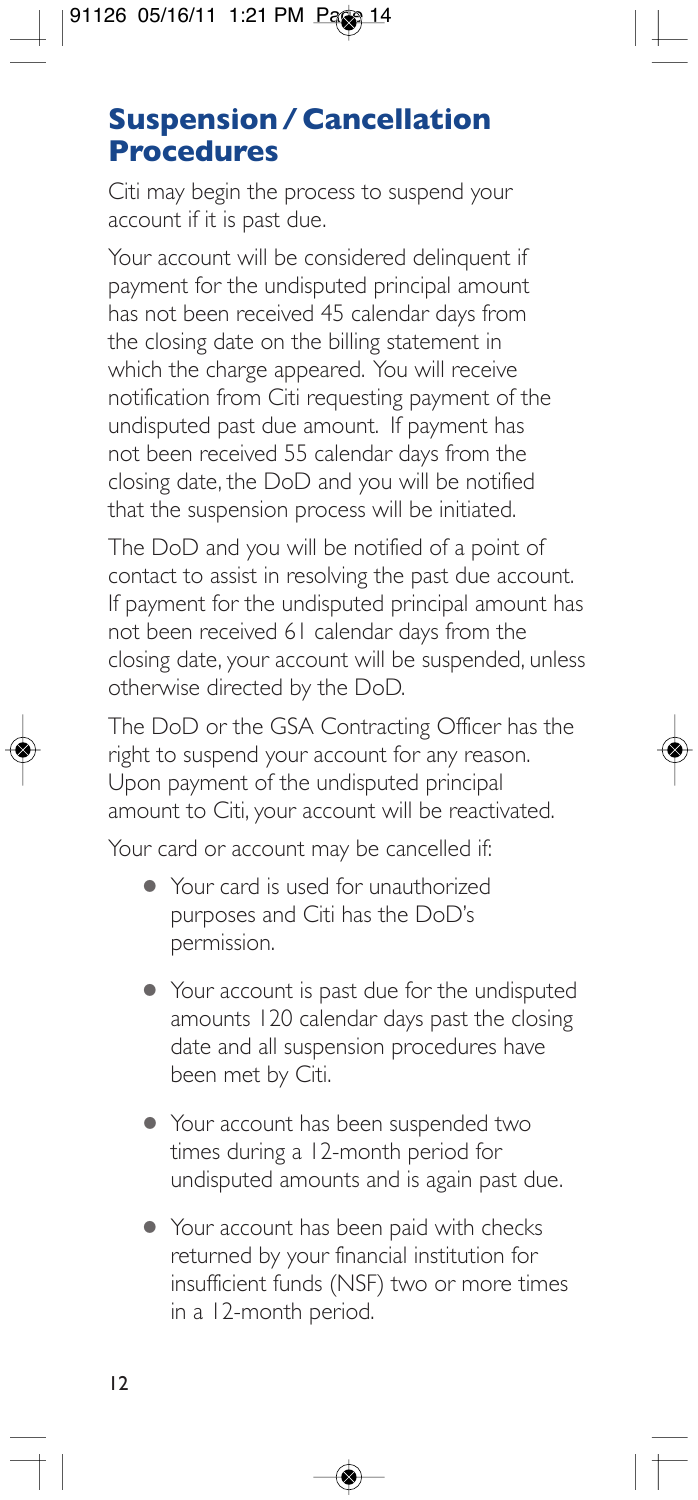The DoD and you will be notified that the cancellation process will be initiated.

If payment for the undisputed principal amount has not been received 126 calendar days from the closing date, your card or account will be cancelled unless otherwise directed by the DoD. In the event of cancellation, you must still pay all undisputed amounts due to Citi under the terms ofthe*Travel Card Cardholder Account Agreement*. Your account information may be reported to credit reporting agencies if your account is cancelled. Also, you must return your card upon request to the DoD. Please be aware that use of your card or account after its cancellation will be considered fraudulent and may cause Citi to take legal action against you.

Citi may reinstate cancelled accounts upon payment of the undisputed principal amount and late fee. The late fee will be assessed when payment for the full undisputed charges identified on the monthly Statement of Account is not remitted within two billing cycles plus 15 days past the statement closing date on the Statement of Account in which the charge first appeared. If the Account is subject to split disbursement and the Government notifies Citi that payment delay was caused by the Government and not the cardholder, then the late fee will be assessed if full payment is not received within 30 days after the government notification to Citi of such payment error. The late fee is \$29.00 per billing cycle until payment is received by Citi. Citi may conduct a creditwor thiness check on you prior to reinstating your cancelled account. A reinstatement fee of \$29.00 will be charged to you upon reinstatement.